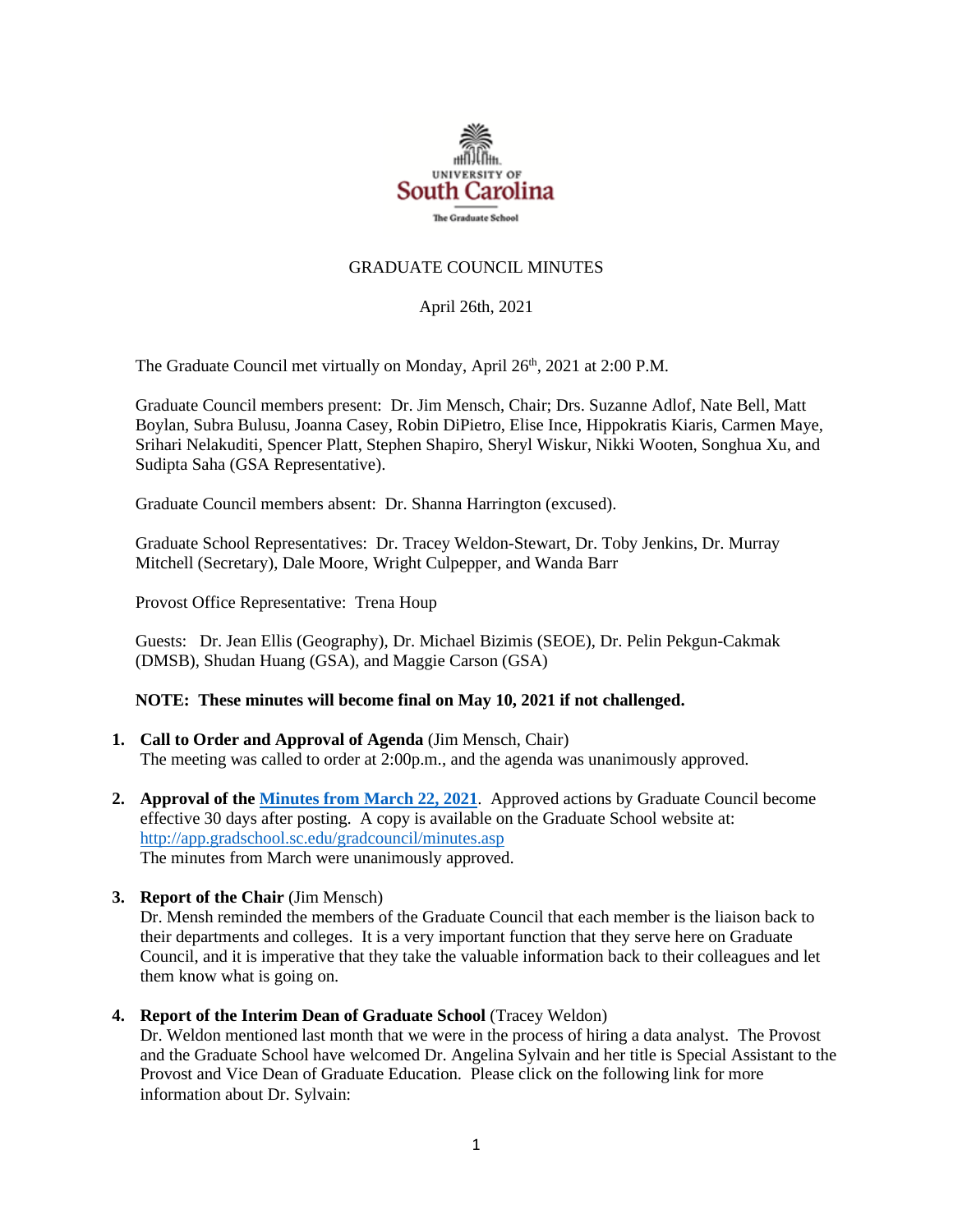[https://www.sc.edu/about/offices\\_and\\_divisions/provost/about/news/2021/sylvain-becomes-vice](https://www.sc.edu/about/offices_and_divisions/provost/about/news/2021/sylvain-becomes-vice-dean.php)[dean.php](https://www.sc.edu/about/offices_and_divisions/provost/about/news/2021/sylvain-becomes-vice-dean.php)

We are currently in the process of recruiting for the Senior Diversity Recruiter for the Graduate School. The ad is open, and we are accepting applications. We are hoping to fill this position by June 15th. Dr. Toby Jenkins, Interim Associate Dean, is chairing the search committee. If you know of anyone who would be interested and a possible good applicant, please encourage them to apply.

We have sent out information to eligible graduates regarding the Doctoral Hooding Ceremony that will take place next Saturday on May  $8<sup>th</sup>$  at 2:30p.m. The following link gives information as to how this ceremony will work this year. It will be a bit non-traditional given the need for socially distancing. The graduate faculty have been informed as to how this Hooding Ceremony will work and how they may participate this year. If anyone has questions, have them contact her or Dale Moore for assistance.

[https://sc.edu/study/colleges\\_schools/graduate\\_school/academics/commencement/doctoral\\_hooding/i](https://sc.edu/study/colleges_schools/graduate_school/academics/commencement/doctoral_hooding/index.php) [ndex.php](https://sc.edu/study/colleges_schools/graduate_school/academics/commencement/doctoral_hooding/index.php)

#### **5. Report of the Secretary of the Graduate Council** (Murray Mitchell)

Dr. Mitchell reminded the members that the meeting was being recorded. Your continued participation represents your consent to be recorded. We are still accepting nominations for next year's Graduate Council. Tenure track faculty and Associate Graduate Faculty members are eligible to be nominated. He has received several nominees already but there are some additional slots left to be filled. We cannot have more than one person from the same department on the Council, but we can have multiple members from the same college.

Our next Graduate Council meeting will be on May  $10<sup>th</sup>$  at  $2p.m$ . This is the final meeting for the academic year. Please remember that May and December meetings take place on the second Monday of those months. We hope to have the nominees join us for our next meeting so that they can get a feel of what is required to serve.

We held a Graduate Directors meeting this month. We try to have one meeting per semester. Graduate Directors feel that they are occasionally out of the loop with respect to policies and procedures. They are continuously looking to us for some strategy to get information out to them. It is most helpful if you take the information from Graduate Council back to your programs, departments, and colleges. We also do share the Minutes of Graduate Council with department chairs and deans. There is a brief executive summary in the email of the minutes just in case someone does not want to open the attachment. We are a big institution with a ton of great information and resources, but it is sometimes difficult to find. We are trying to streamline information from the Graduate School's perspective.

### **6. Report of the Interim Associate Dean for Diversity, Equity, and Inclusion, and Associate Director, Grace Jordan McFadden Professors Program** (Toby Jenkins)

Dr. Jenkins shared that they recently created an electronic newsletter called *DEI Connections* which gives an update of various events and programs across campus and free events happening nationally that come across her desk. They try to get the information out collectively to graduate students and try to find a way to collapse a few things together for the students. They also include links to campus diversity events calendars and some main spaces and resources to remind them of where to find things on campus. They continue to hear from students who are in online programs who still want to feel connected to campus and want to know what virtual opportunities are going on. They have done one in April and probably will try to get another one out in May for the end of the academic year and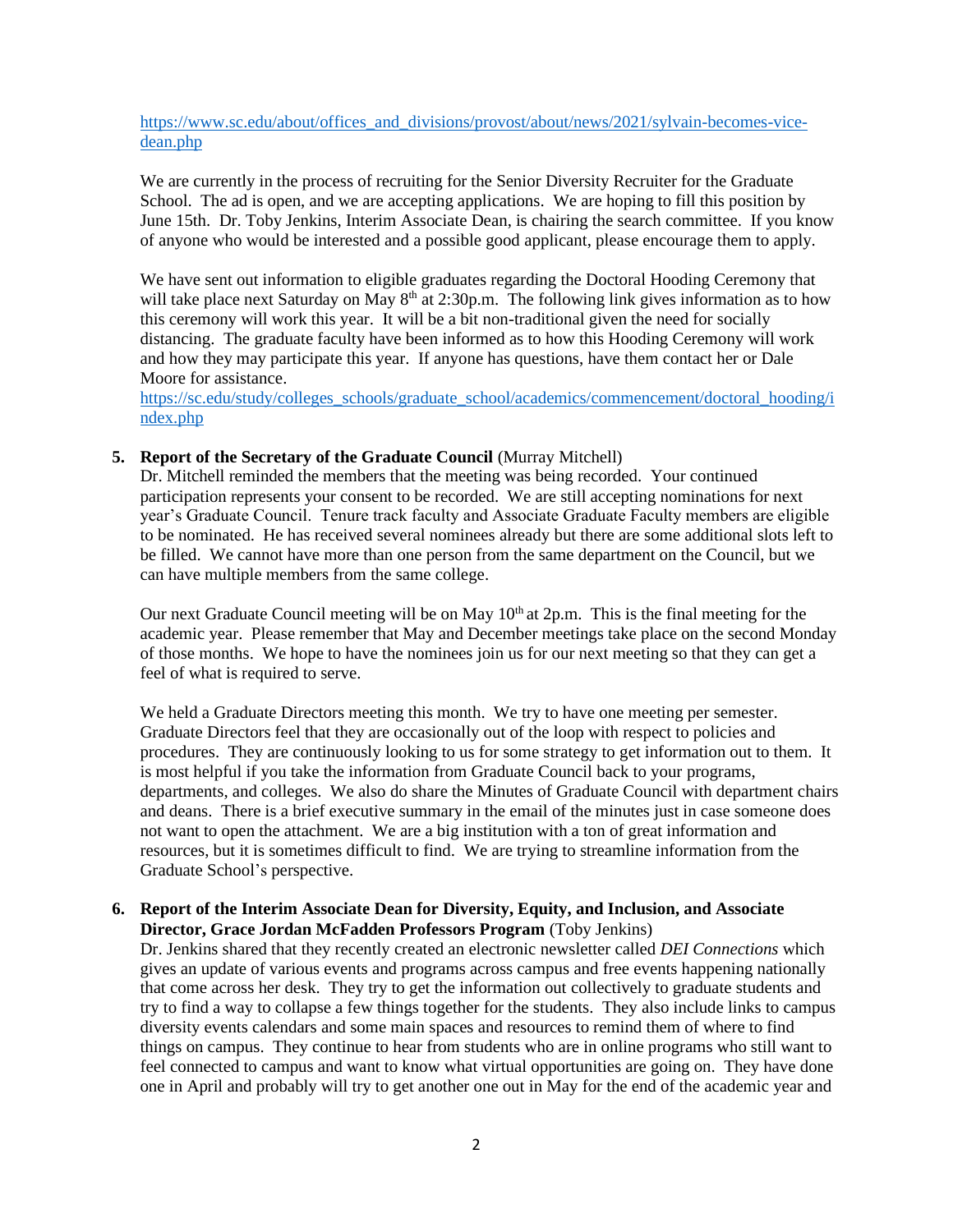pick up again in August. It will eventually transition to online to the Graduate School's website instead of sending it out as a document.

In the April edition, they included an Asian-Pacific Islander Dashi American Affinity Group being developed that will meet on Monday evening via Zoom. This initial meeting is just for them. They want to form as a student body first, and then they will announce opportunities for allies and faculty and staff who are interested in supporting ways to get involved moving into in the fall.

They have finished their program scholar admissions for the Grace Jordan McFadden Professors Programs. They are excited to welcome 14 new scholars next year. With the support of the UofSC to expand and grow that program, we have a strong number of scholars. Many of them are coming from many of your programs from across campus. We will probably make that official announcement with welcome and introduction in August leading into the fall. As we expand and grow that program and other scholar communities, it will have a residual good impact on your programs and the University at large as students see this as one collective graduate experience.

They are in the process of reviewing admissions for the SREB Doctoral Scholars Program. In the coming weeks, she will be reaching out to many of you as we are wanting to recapture the scholars on campus who are actively receiving funding and those who have received funding in the past. They would like to get a comprehensive list of present and past recipients to keep track of them.

### **7. Report on Professional Development** (Wright Culpepper)

Wright reported that they wrapped up Discover UofSC last Friday, April 23, in a virtual format, and it was very well attended across the University. They were approaching 1,000 presentations from undergraduates, graduates, post docs, and medical scholars. They had about 125 poster presentations from graduate students and about 45 three-minute thesis presentations. This was all done virtually, and everyone did an amazing job considering the unique circumstances that we all faced this year. The winners of each competition will be posted on the Office of the Vice President for Research website soon. All poster presentations will be available for anyone to view on the public facing website on the Office of the Vice President for Research page for the next six months. They will find a way to share the three-minute thesis competition presentations one way or another as all four sessions were recorded. Much of the professional development workshop scheduling this semester and especially this past month was centered around preparing for Discover UofSC. As we move into this summer, we will be laying the groundwork for the fall semester. If you have any suggestions or ideas that you would like to share, please reach out to him.

Lastly, if you have any compelling stories about students who are about to graduate, he would love to speak with you and the students as to how he can tell their story. If they have already found employment or are about to make exciting career moves, he would love to hear about them. He wants to weave these stories into recruitment feedback. He would like to tie these concepts together and gauge what the students gained from a professional development perspective. He wants to do a better job of keeping track of our graduates and telling their stories and highlighting the things we are able to do through them while they are here and when they go off and do great things.

## **8. Report of the Graduate Student Association Representative** (Sudipta Saha)

Sudipta reported that GSA elections were held on March  $30<sup>th</sup>$  and March  $31<sup>st</sup>$ . This election resulted in a run-off election for the position of President. The newly elected candidates are as follows:

- Shudan Huang President
- Somwya Raghu Vice President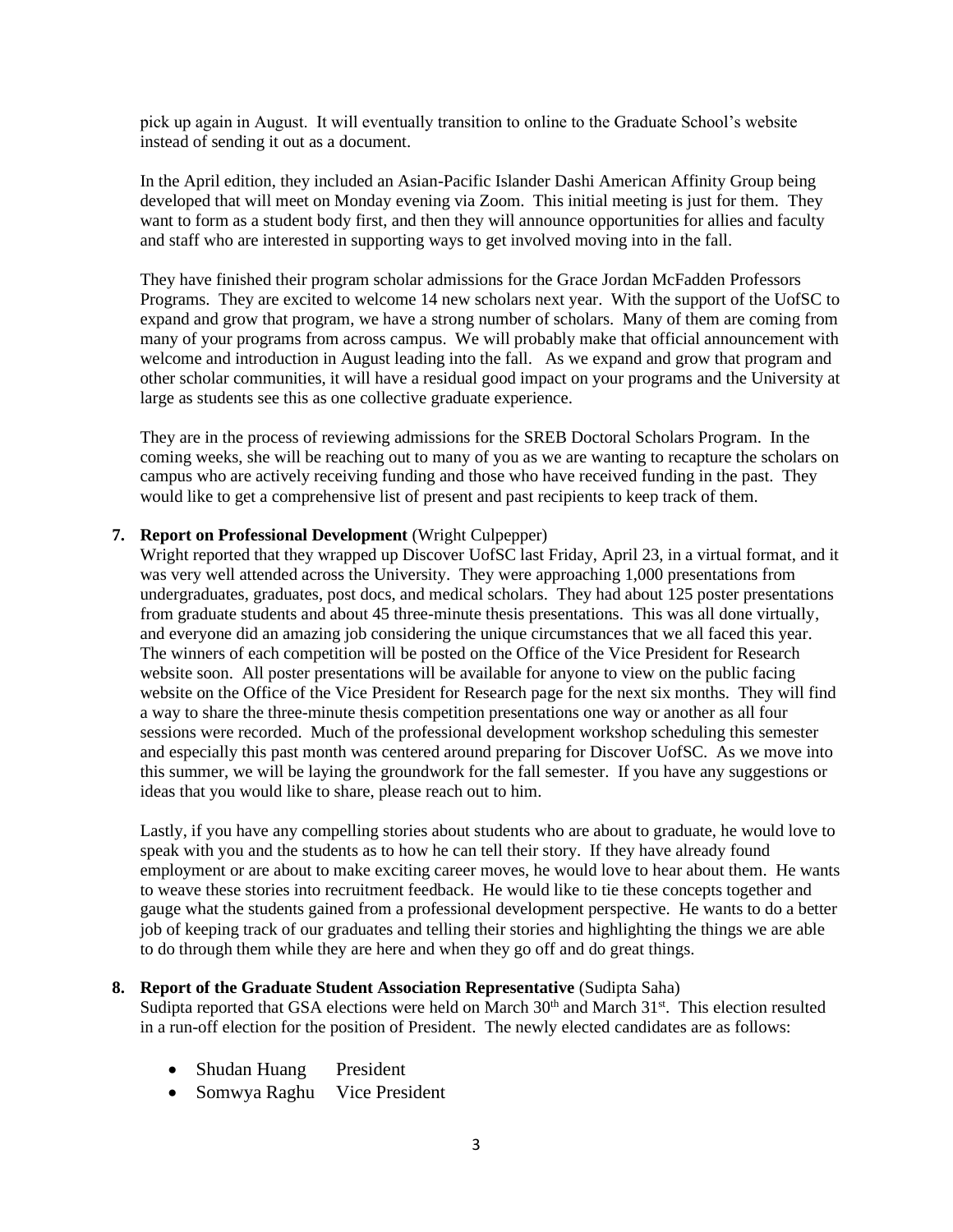- Kyle Radke Treasurer
- Maggie Carson Graduate Council Representative

One of the major events that GSA held this month was the inaugural Graduate Student Recognition Awards on April  $17<sup>th</sup>$ . We realized that the scope of recognition for graduate students is very limited in our University. The sheer number of applications alone reflects the hunger and demand for this type of recognition. Altogether, around 250 students applied or were nominated for 7 categories of awards. We were fortunate to have President Caslen, Interim Dean Tracey Weldon, and Dr. Anna Edwards from Student Life as guests of honor for this event. Throughout this effort, we also established a collaborative relationship with University Libraries, Leadership and Service Center, and the Center for Teaching Excellence. It has been well received in the student community. We look forward to continuing this in coming years.

Last week, GSA executives met with Provost Tate and Interim Dean Weldon about the health insurance subsidy for the graduate assistants. Provost Tate agreed that graduate assistants should receive full health insurance coverage at no cost to them, but it is a question of the allocation of money. Provost Tate's office requires data as to how many graduate assistants are currently being paid stipends, is their insurance already covered by external funding, etc. Interim Dean Weldon and Maggie Carson also attended this meeting. With the current scenario, it will take a couple of years for the University to make the changes in budget planning. He raised the communication issue that graduate assistants need to be reassured that the people in leadership are thinking positively about them and setting a plan in motion. Provost Tate stated that he is not willing to make any announcements regarding this endeavor until a specific action is set in place.

This week, we will complete the transition of power. Our annual report is in progress, and it should be ready by the last meeting of Graduate Council in May. This will be his last meeting with the Graduate Council, and he will give highlights from the annual report.

- **9. Report of the Academic Policy and Practices Committee** (Nikki Wooten) No report.
- **10. Report of the 500/600 Level Courses and Distributed Learning** (Murray Mitchell)

This report is presented to Council for informational purposes only; no action is necessary.

**500/600 Courses for April 2021 Grad Council** (CCP = Course Change Proposal; NCP=New Course Proposal) **ARTH 569** (3) Special Topics in Film and Media Histories (Cross-listed with FAMS 510 & MART 592; CCP: Fall 2022) **ARTS 545** (3) Internship in Graphic Design (CCP: Fall 2022) **ARTS 546** (3) Graphic Design II (CCP: Fall 2022) **ARTS 547** (3) Advanced Interaction Design (NCP: Fall 2022) **ELCT 551** (3) Power Systems Design and Analysis (CCP: Fall 2022) **EMCH 550** (3) Introduction to Nuclear Safeguards (CCP: Fall 2022) **EMCH 552** (3) Introduction to Nuclear Engineering (CCP: Fall 2022) **EMCH 553** (3) Nuclear Fuel Cycles (CCP: Fall 2022) **EMCH 555** (3) Instrumentation for Nuclear Engineering (CCP: Fall 2022)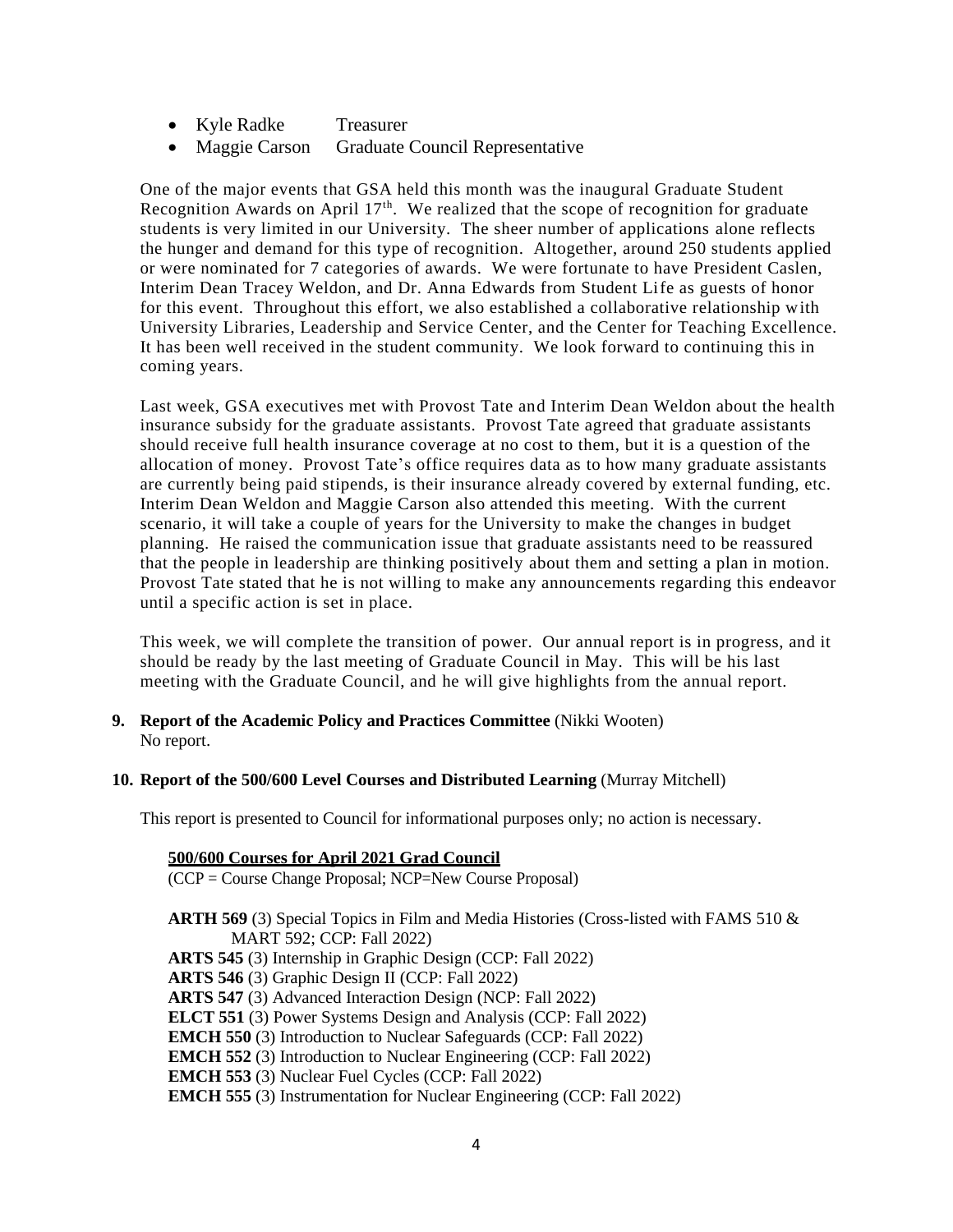- **EMCH 55L** (1) Nuclear Instrumentation Laboratory (CCP: Fall 2022)
- **EMCH 556** (3) Introduction to Risk Analysis and Reactor Safety (CCP: Fall 2022)
- **EMCH 557** (3) Introduction to Radiation Shielding and Sources (CCP: Fall 2022)
- **EMCH 558** (3) Introduction to Nuclear Reactor Systems (CCP: Fall 2022)
- **EMCH 573** (3) Introduction to Nuclear Materials (CCP: Fall 2022)
- **FAMS 510** (3) Special Topics in Film and Media Histories (Cross-listed with ARTH 569 & MART 592; CCP: Fall 2022)
- **HRTM 537** (3) Multi-Cultural Dimensions of the Hospitality Industry (CCP: Fall 2022)
- **HRTM 574** (3) The Global Business of Beverage Management (NCP: Fall 2021)
- **JOUR 591** (3) The Carolina Agency Management Training (NCP: Fall 2021)
- **LING 504** (3) Introduction to Spanish Linguistics (CCP: Fall 2022)
- **MART 592** (3) Special Topics in Film and Media Histories (Cross-listed with ARTH 569 & FAMS 510; CCP: Fall 2022)
- **PHIL 769** (3) Jurisprudence (CCP: Fall 2022; transitioning to PHIL 531)
- **PHMY 662** (3) Patient Care Fundamentals (NCP: Fall 2021)

### **Distributed Learning Proposals**

**CSCE 567** (3) Visualization Tools (CCP: Summer 2021) **EDSE 500** (3) Equity and Community Engagement (CCP: Summer 2021) **EDTE 500** (3) Mathematics Knowledge for Teaching I: PK-8 (NCP: Fall 2021) **HRTM 518**(3) Hospitality Human Capital and Talent Management (CCP: Fall 2021) **HRTM 550** (3) Theme Park and Attractions Management (CCP: SU 2021) **HRTM 570** (3) Managing Food Service Operations (CCP: Fall 2021) **HRTM 584** (3) Tourism Information Technology Issues (CCP: SU 2021) **HRTM 592** (1) Golf Tourism Consumer Services (CCP: Fall 2021) **HRTM 593** (1) Golf Tourism Supervisory Skills (CCP: Fall 2021) **HRTM 594** (1) Golf Tourism Leadership Skills (CCP: Fall 2022) **MART 521A** (3) Media Writing Advanced: Screenwriting (CCP: Fall 2021) **PEDU 660** (3) Counseling Student Athletes (CCP: SU 2021) **RETL 592** (3) Retailing/Fashion Merchandising Field Study (CCP: SU 2021) **SLIS 608** (3) Information Behavior and Practices (NCP: SU 2021) **SLIS 683** (3) News Literacy (NCP: SU 2021) **THEA 561** (3) History of the Theatre I (CCP: SU 2021) **THEA 563** (3) History of Modern Theatre (CCP: SU 2021)

#### **11. Associate Graduate Faculty Nominations** (Murray Mitchell)

| Name:    | <b>Suzanne Hardie (PhD)</b>                |
|----------|--------------------------------------------|
| Program: | <b>Educational Leadership and Policies</b> |
| Term:    | Fall $2020 -$ Spring $2026$                |

| Name:    | <b>John Holladay</b> (PhD)             |
|----------|----------------------------------------|
| Program: | Drug Discovery and Biomedical Sciences |
| Term:    | Summer $2021 -$ Spring 2027            |

## *These nominations were unanimously approved by Graduate Council.*

## **12. Fellowships and Scholarships Committee** (Joanna Casey)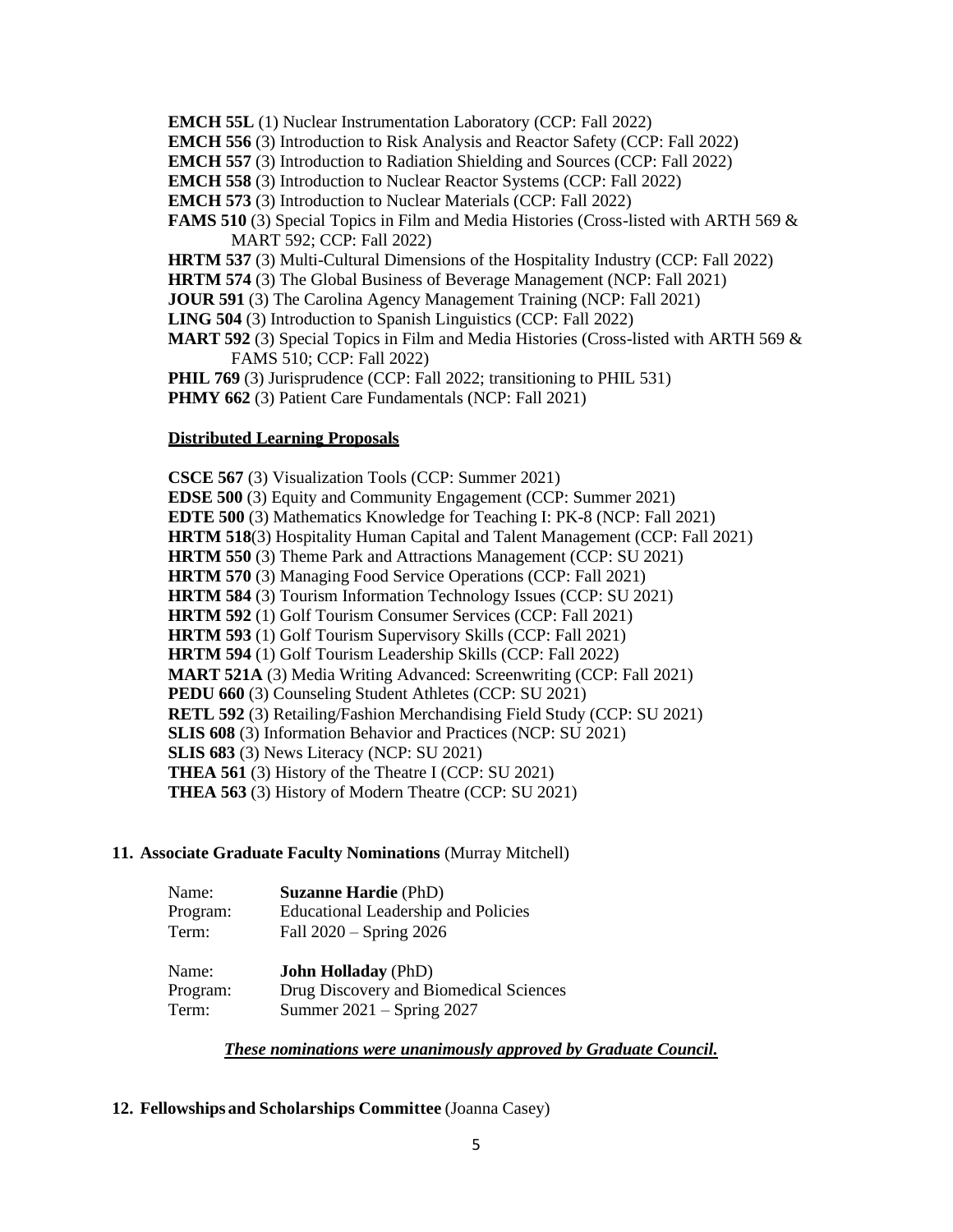Dr. Casey reported that they have completed the recruitment fellowships and are waiting for the deadlines for current student awards that came up around April 1st. They had 101 applications. Out of necessity, they had to separate into three groups. One group assessed the Deans Award for Excellence and Leadership and the Outstanding Thesis Award; a second group assessed the Outstanding Teaching Awards; and the third group assessed the Trustee Fellowships. The deadline for the submission of their rankings was Monday, April  $26<sup>th</sup>$ , so they will be reviewing those over the next week or so. They will be able to announce the awardees after that.

The last award that needs to be ranked is the Southern Regional Educational Board (SREB) State Doctoral Scholars Program. There have been some changes to the review process; so, those nominations are not available yet. Wright Culpepper explained that SREB is an external award, and typically after the application period closes, they would usually notify the Committee go in and vet the applicants and hold our own selection process. This year, SREB is conducting their own internal vetting prior to handing all the applications over to us. The dates would have aligned perfectly with the workload that they were anticipating. They do know that they have 24 UofSC applicants for the two SREB awards. Once they have the full application files, they will be able to share with the Committee and will be working to vet the applicants from a programmatic standpoint.

Wright also confirmed that we now have full cohort of 12 Presidential Fellows. Covid made this selection process a little crazy this year, but he appreciates the patience of the graduate directors and programs as they sorted through the wait lists and filling of each slot.

## **13. Report of Science, Math, and Related Professional Programs Committee** (Hippokratis Kiaris)

Below is a list of proposals reviewed by the Committee. Each curricular action can be viewed at this Public Agenda review site:

#### <https://sc.edu/programproposal/agenda/?id=100&code=GCO>

At this Public Agenda link, the individual proposals are not live-linked, but agenda items are listed in alphabetical order. To view the full proposals, GC members and Committee Chairs still need to go to the Committee Review site, and filter for "Committees", then for the "Committee" called "Added to Grad Council agenda."

- **ATEP 798** (1-3) Project in Athletic Education, Public Health, CCP: Fall 2022
- **BMSC 743** (2) Clinical Immersion for PAs, Medicine, CCP: Fall 2022
- **EPID 721** (2) Clinical and Population Research Protocol Development and Implementation, Public Health, CCP: Fall 2021
- **EPID 722** (2) Scientific Writing and Appraisal of Epidemiologic Studies, Public Health, CCP: Fall 2021
- **EPID 730** (3) Public Health Surveillance Systems, Public Health, CCP: Fall 2022
- **EPID 741** (3) Intermediate Epidemiologic Methods, Public Health, CCP: Fall 2021
- **EPID 746** (3) Cancer Epidemiology, Public Health, CCP: Fall 2022
- **EPID 749** (3) Infectious Diseases Epidemiology, Public Health, CCP: Fall 2022
- **EPID 763** (3) Nutritional Epidemiology, Public Health, CCP: Fall 2021
- **EPID 767** (3) GIS and Public Health Applications, Public Health, CCP: Fall 2021
- **EPID 770** (3) Social Epidemiology, Public Health, CCP: Fall 2021
- **EPID 777** (3) Genetic and Epigenetic Epidemiology, Public Health, CCP: Fall 2021
- **EPID 796** (1) Integrated Learning Experience, Public Health, CCP: Fall 2021
- **EPID 798** (2) Epidemiology Applied Practicum, Public Health, CCP: Fall 2021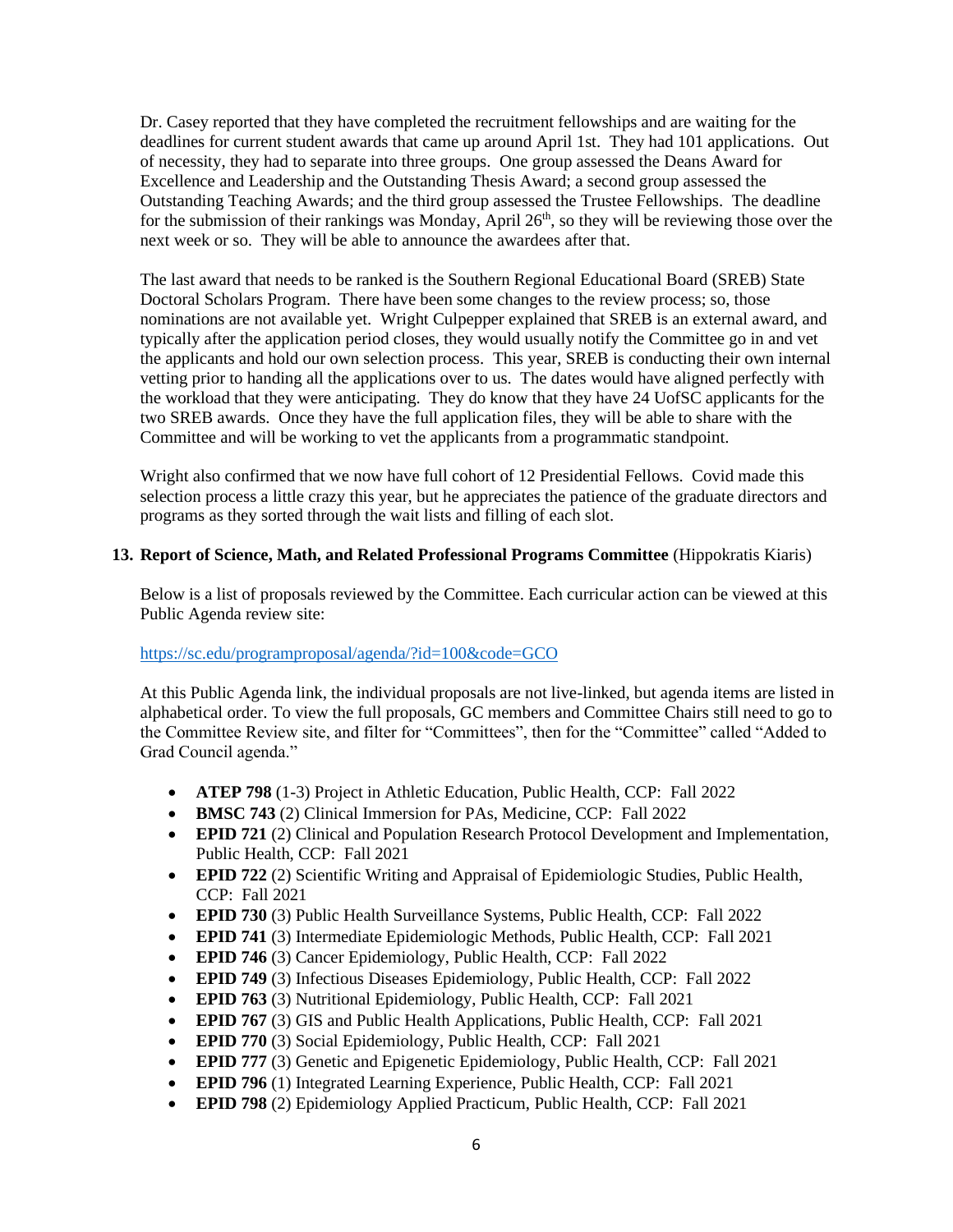- **HSPM 830** (3) Advanced Data Structures and Analytic Methods for Health Services Research, Public Health, NCP: Summer 2021
- **NPSY 757** (3) Psychopathology for Counselors, Medicine, CCP: Fall 2022
- **STAT Major / Degree Program,** PhD in Statistics, Arts and Sciences, Change to Existing Program: Fall 2022

# *These proposals were unanimously approved by Graduate Council.*

## **14. Report of the Humanities, Social Sciences, Education, and Related Professional Programs Committee** (Robin DiPietro)

Below is a list of proposals reviewed by the Committee. Each curricular action can be viewed at this Public Agenda review site:

<https://sc.edu/programproposal/agenda/?id=100&code=GCO>

At this Public Agenda link, the individual proposals are not live-linked, but agenda items are listed in alphabetical order. To view the full proposals, GC members and Committee Chairs still need to go to the Committee Review site, and filter for "Committees", then for the "Committee" called "Added to Grad Council agenda."

- **EDCE 716** (3) Leaders in Counselor Education, Education, CCP: Fall 2021
- **EDCE 825** (3) Empirical Basis of Counseling, Education, CCP: Fall 2021
- **EDET 705** (3) The Learning Experience, Education, NCP: Fall 2021
- **EDRD 844** (3) Advanced Study of Language Acquisitions, Education, CCP: Fall 2022
- **EDSE 729** (3) Advanced Study of the Teaching of History and Social Studies in Secondary Schools, Education, CCP: Fall 2021
- **EDSE 733** (3) Selected Topics in Social Studies Education, Education, CCP: Fall 2021
- **EDTE 857** (3) Advanced Critical Race Theory and Education, Education, CCP: Fall 2021
- **HRTM 720** (3) Hospitality Finance Methods, HRSM, CCP: Fall 2021
- **MART 702** (3) Principles of Media Arts Practice, Arts and Sciences, CCP: Fall 2021
- **PEDU Major / Degree Program**, Master of Science in Coaching Education, Education, New Program: Fall 2022
- **PEDU 747** (3) Coaching Ethics, Law and Compliance, Education, NCP: Summer 2021
- **PSYC 815** (3) Introduction to Causal Inference, Arts and Sciences, NCP: Fall 2021
- **PSYC 826** (3) Longitudinal Data Analysis for the Behavioral Sciences, Arts and Sciences, NCP: Fall 2021
- **SLIS 782** (3) Social Justice Storytelling and Advocacy, Information & Communications, NCP: Summer 2021
- **ZZBA Major / Degree Program**, Master of Science in Business Analytics, Business, Change to Existing Program, Fall 2022
- **ZZMC Major / Degree Program**, MS Data and Communication, Information & Communication, New Program, Fall 2022

*These proposals were unanimously approved by Graduate Council.*

## **15. Report of the Grievances, Appeals and Petitions Committee** (Carmen Maye) No report.